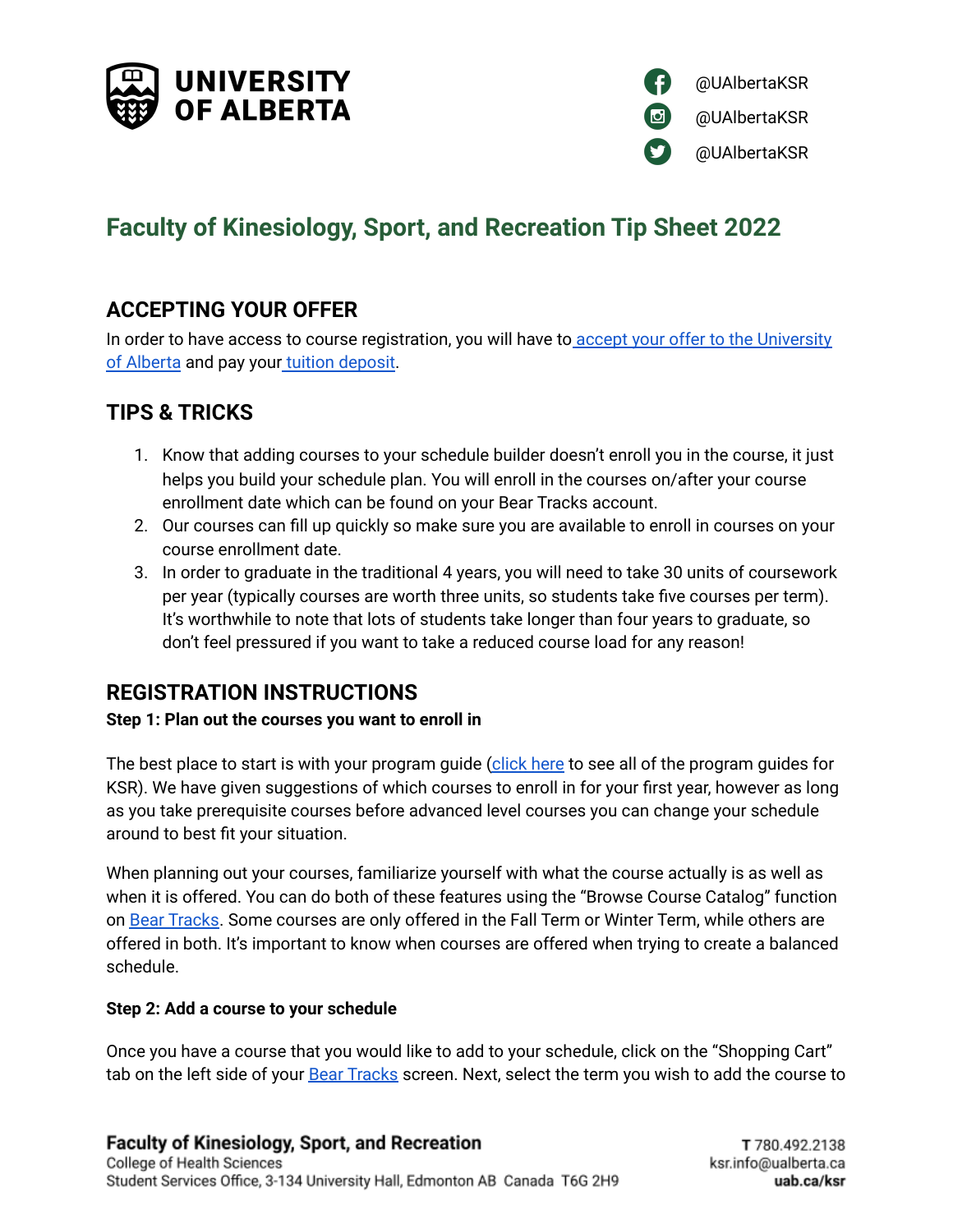

(keeping in mind when the course is offered). You will then be able to search by subject and number, and see more information on when the courses are offered. If there are seats available in the class, hit the "Add" button under the specific class you want to add to your schedule. [Click](https://docs.google.com/document/d/1mSggc8YVcZPG66s0iwPtXNs-xY8X7ZtGmV4DwKqcUTI/edit) [here](https://docs.google.com/document/d/1mSggc8YVcZPG66s0iwPtXNs-xY8X7ZtGmV4DwKqcUTI/edit) for a guide on how to set up your schedule in Bear Tracks.

Keep adding courses to your schedule using the steps outlined above until you are happy with what your schedule looks like.

### **Step 3: Enroll in courses on your enrollment date**

On your enrollment date (found in Bear Tracks and emailed to your UAlberta account), you can log in to Bear [Tracks](https://www.beartracks.ualberta.ca/) and actually enroll in your courses to reserve your seat in that course. This is done through the *Enroll tab under Academics*. This will bring up your pre-built schedule where you can then select all of the courses in your schedule, and click "Enroll" to officially secure your seat in that course.

Remember to do this for both Fall and Winter term if you plan on taking courses in both! After you've done this, go back to your course schedule to double check that the course has officially been added.

### **IMPORTANT DATES**

**May 1st, 2022** - Deadline to accept admission offers made before April 1. However, admission evaluations are done on a rolling basis. If you receive an offer after April 1, view this [page](https://www.ualberta.ca/admissions/undergraduate/admission/after-you-apply/how-to-accept-your-offer/index.html) for deadline information.Your offer acceptance deadline can be found on your Launchpad.

**June 15th, 2022** - Deadline for post-secondary applicants to submit final transcripts and other requirements.

**August 1st, 2022** - Deadline to submit outstanding documents for high school students. For Alberta applicants, high school transcripts are automatically obtained on your behalf and are typically received by the Registrar's Office in early August.

### **FAQ**

#### **What if the course is full when you try to enroll?**

First, don't panic! Courses can fill quickly, but seats open and switch around quite a bit before the final add/drop deadline in September.